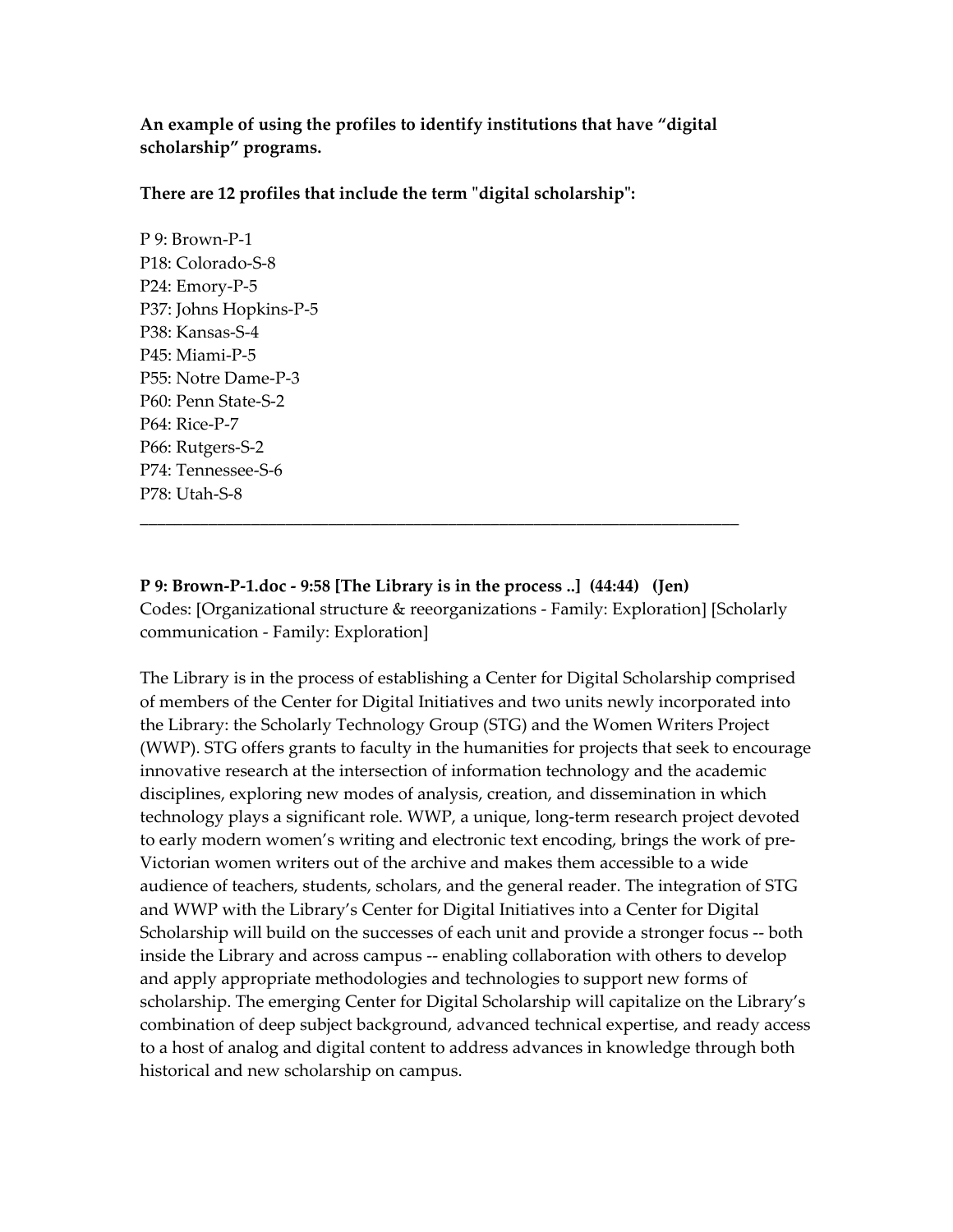#### **Hyper‐Linked quotation:**

The Library not only enhances the opportunities for researchers to engage in digital scholarship but also actively contributes to the scholarly record. In digitizing selections from Brown's signature collections, the Library has partnered with faculty and students to develop contextual information and supplementary materials ‐‐ essays, timelines, biographies, historical vignettes, etc. ‐‐ that enable users to have a richer understanding of the original materials. Noteworthy examples of digital collaboration projects include the Brown University Steering Committee on Slavery and Justice project to create a digital archive of documents and records used by the Committee in their examination of the University's historical entanglement with slavery and the slave trade; the digital archive of the Giuseppe Garibaldi Panorama and materials relating to the life and deeds of one of the protagonists of the Italian unification process (1807‐1882); the digitized photographic record of the Great Kanto Earthquake of 1923; the Napoleonic Satires digital project; and the exhibit of Soviet political posters and cartoons. These and other projects can be viewed at http://dl.lib.brown.edu/index.html. The Library also supports the Modernist Journal Project, a faculty‐based, inter‐institutional research project in the humanities

**P18: Colorado‐S‐8.doc ‐ 18:54 [Within the next 3 years, we wi..] (112:112) (Super)** Codes: [New positions ‐ Family: Exploration] [Organizational structure & reeorganizations ‐ Family: Exploration] [Staff & IT equipment support ‐ Family: Exploration]

Within the next 3 years, we will recruit a Faculty Director for Information Technology with a focus on digital scholarship and cyber infrastructure services; an interdisciplinary science librarian with boundary‐spanning responsibilities, including more integration of services; and two critical associate director positions, due to retirements.

**P24: Emory‐P‐5.doc ‐ 24:49 [The Emory Libraries also organ..] (11:11) (Super)** Codes: [Informal collaboration or unnamed consortium ‐ Family: Exploration] [Outreach services to community/ region - Family: Exploration]

The Emory Libraries also organize and support a series of public programs each year that is open not just to the Emory community, but to Atlantans and interested students, scholars and others around the world. Recent examples include poetry readings connected with the Raymond Danowski Poetry Library, including one by inaugural poet Elizabeth Alexander; a 200‐item exhibition from the archives of author and activist Alice Walker, along with a symposium on her work and a talk by Walker herself; a three‐day celebration of poetry featuring more than 12 top poets from around the United States; and exhibition on the "Voyages" project mentioned elsewhere in this document; and symposiums on digital scholarship as it relates to health care, special collections and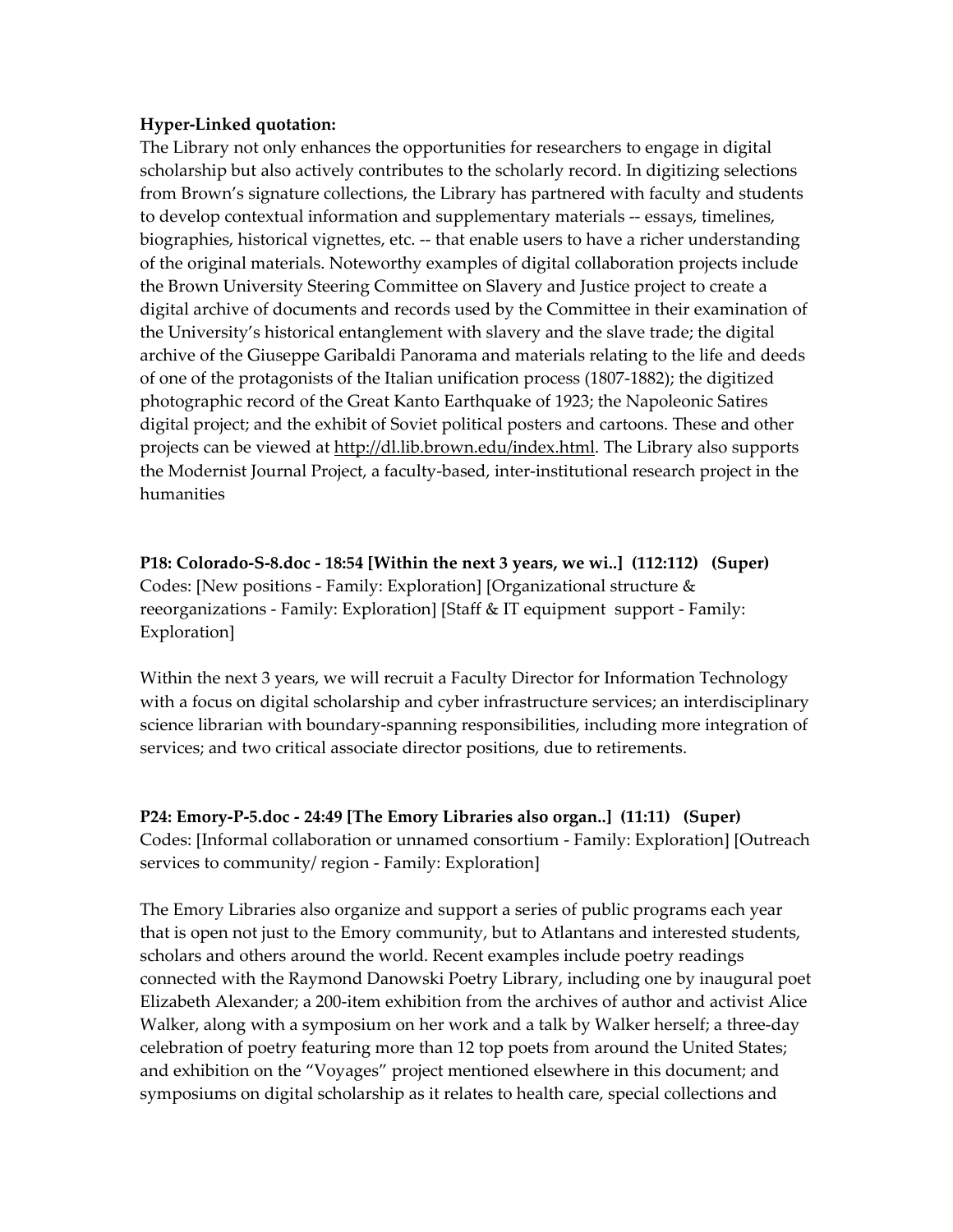other topics.

#### **Hyper‐Linked quotation 24:34:**

The next three to five years will see the Emory Libraries addressing issues common to research libraries around the world. Those include

Managing the economic recession and finding creative, resourceful ways to address and plan for its current and future effects. That includes finding and creating costeffective professional development options.

2 Making important progress on fundraising for the planned new MARBL building.

3 Providing ongoing training to employees in the area of digital scholarship so they may encourage and support interested faculty, staff and students.

Working with other libraries to address, surmount or circumvent the skyrocketing costs of growing our print and digital collections.

## **P37: Johns Hopkins‐P‐5.doc ‐ 37:27 [The Digital Research and Curat..] (23:25) (Super)** Codes:

The Digital Research and Curation Center (DRCC) manages, preserves, and provides access to a broad set data resources. The DRCC brings together a combination of programmers, engineers and scientists. This group works collaboratively with librarians and technical specialists to support projects such as electronic dissertations and theses, geographical information systems services, and integration of library resources in courseware management systems. The DRCC is a key element in the Libraries' digital program, an outgrowth of which is the launch in February 2008 of an institutional repository (JScholarship). The preservation component of the repository ensures long‐ term availability of digital scholarship.

Whether collaborating with faculty to advance digital scholarship, conferring with student‐faculty teams to improve classroom instruction, or developing virtual services that serve external clients, one of the hallmarks of the Sheridan Libraries' staff is their facility in harnessing technological innovation for multiple communities.

**P38: Kansas‐S‐4.doc ‐ 38:14 [KU Libraries is a partner with..] (38:38) (Michael)** Codes: [Collaboration with departments/ schools ‐ Family: Exploration] [Scholarly communication ‐ Family: Exploration]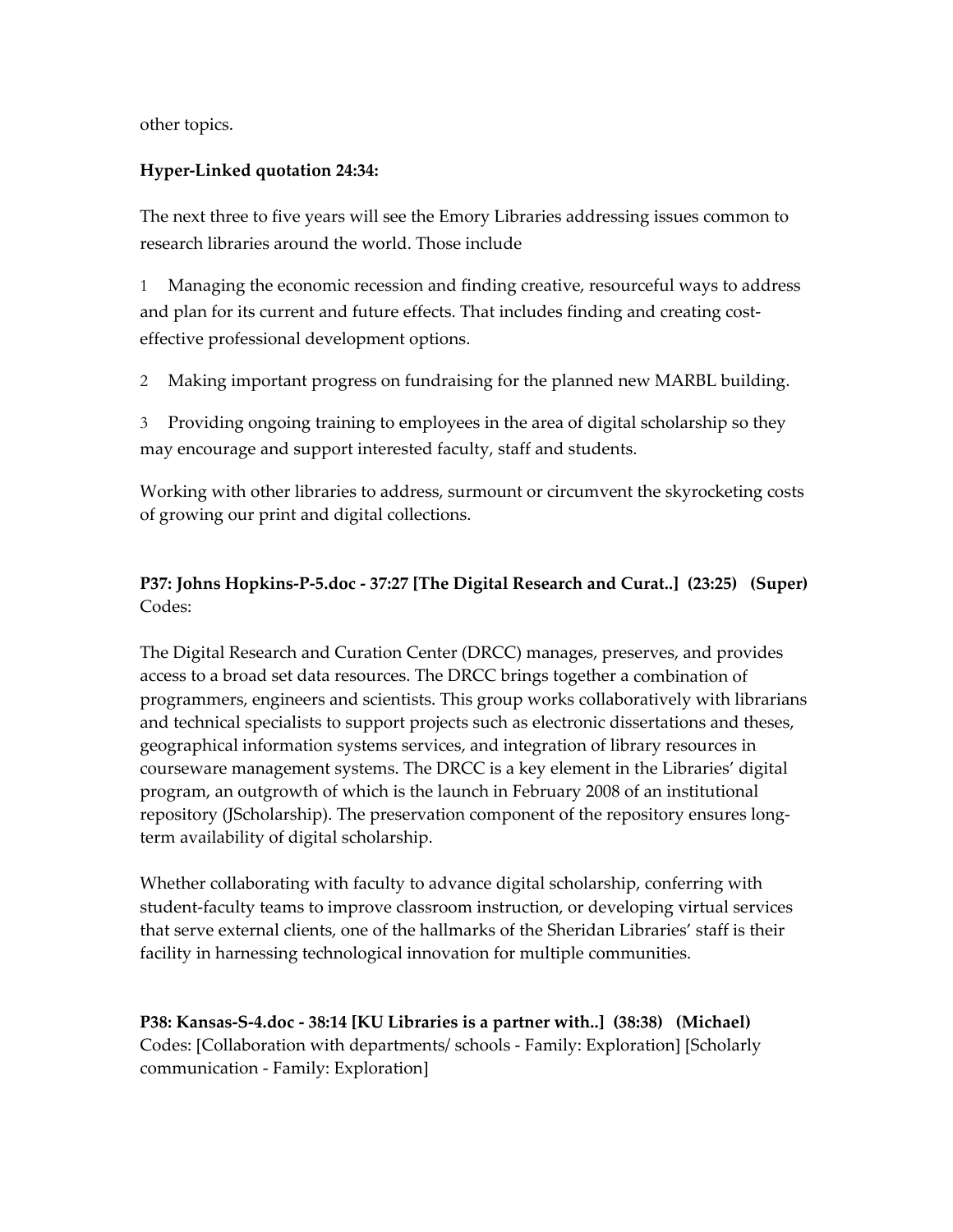KU Libraries is a partner with the Hall Center for Humanities and the College of Liberal Arts and Sciences in sponsoring a taskforce to examine issues in digital scholarship for the humanities and the social sciences. The aim of the joint Digital Directions taskforce is to bring together research and teaching faculty from various disciplines with librarians and information specialists to evaluate the current climate for digital scholarship at KU, to make recommendations for encouraging a culture of digital scholarship at KU, and to plan and hold KU's first Digital Scholarship Summit in 2010.

**P45: Miami‐P‐5.doc ‐ 45:14 [The Libraries' digital reposit..] (36:38) (Martha)** Codes: [Institutional repository ‐ Family: Exploration] [Scholarly communication ‐ Family: Exploration] No memos

The Libraries' digital repository http://merrick.library.miami.edu/index.php features a growing collection of digital objects, projects, and publications developed to preserve and support digital scholarship and the research, teaching, and learning mission of the University.

The Libraries' Digital Production Lab contains state of the art equipment for image, audio, video, and text conversion for the Libraries' digitization program and the development of digital projects. The Lab maintains quality control and file/collection management strategies to ensure the integrity of materials and preservation of all digital assets.

**P55: Notre Dame‐P‐3.doc ‐ 55:35 [Services of the Hesburgh Libra..] (14:14) (Jen)** Codes: [Building projects ‐ Family: Exploration] [Future of Libraries ‐ Family: Exploration] [Scholarly communication ‐ Family: Exploration]

Services of the Hesburgh Libraries are clearly evolving from what was once the traditional norm, but the Libraries' commitment to the "library as place" continues. While undergoing a renovation that will reinforce that commitment in state‐of‐the‐art ways as well as engender new forms of scholarship, they envision a future in which they will not expect the user to come to them, but one in which they will be "out there" amongst the user population, be it via the virtual or the physical presence of a librarian. Interpersonal and interactive library services, already on the rise, will continue and they will branch out further into the empowerment of the user in productive, "self-service" ways. While one of the culminations of this is a projected center for digital scholarship, an understanding of its multifaceted capabilities makes clear that the future of library enabled scholarly inquiry at Notre Dame will have no bounds.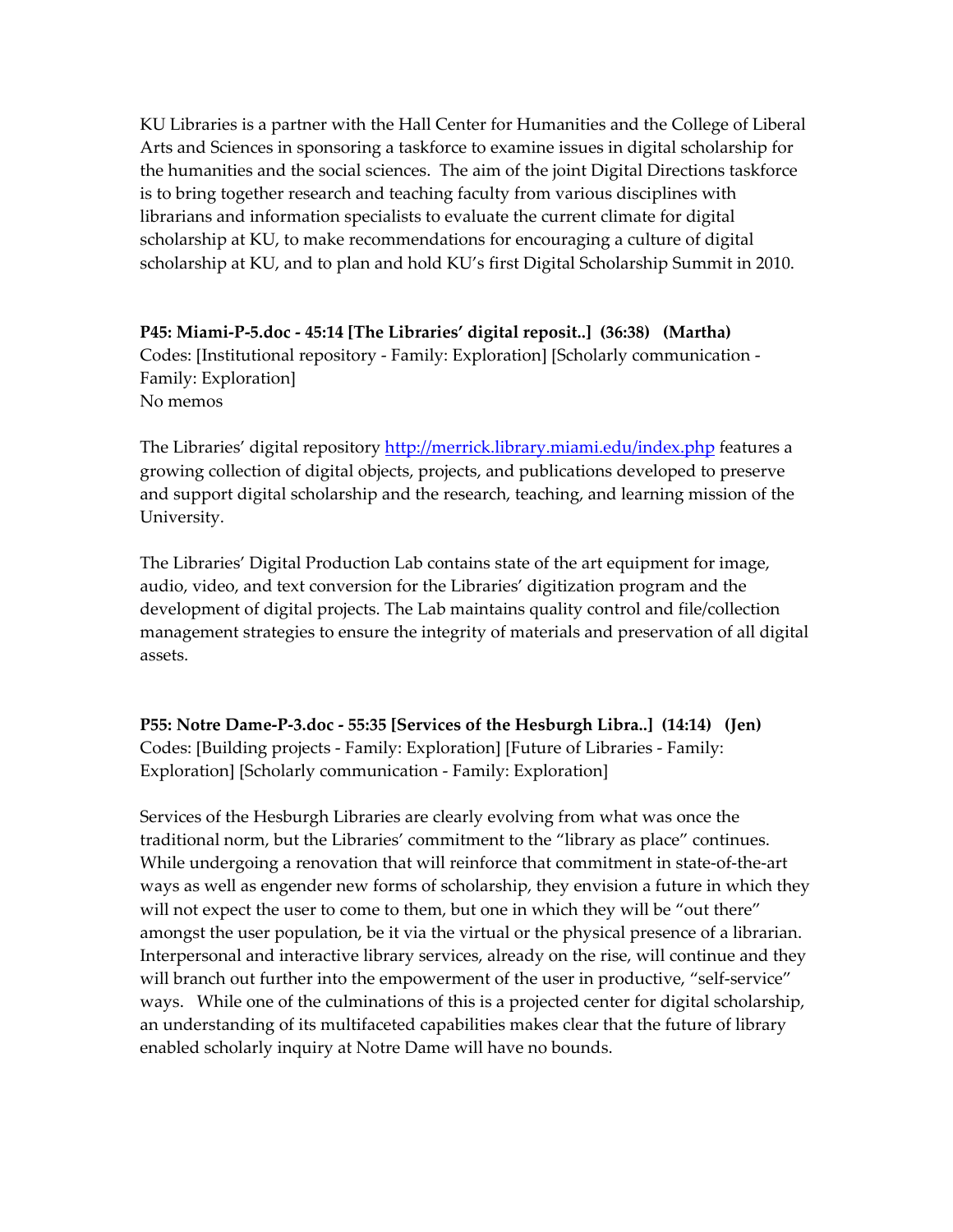**P60: Penn State‐S‐2.doc ‐ 60:14 [Additionally, the University L..] (25:25) (Michael)** Codes: [Digitizing for access ‐ Family: Exploration]

Additionally, the University Libraries is creating new digital collections which focus on our strengths. 468 glass lantern slides have been digitized from the collection of Mira Lloyd Dock (1853‐1945), a renowned Pennsylvania environmentalist, botanist, and educator. The slides are primarily black and white pictures of tree and plant specimens, although a small number of the slides were meticulously and beautifully hand‐colored. The Pennsylvania Broadsides and Fraktur includes some 270 images from the holdings of Rare Books and Manuscripts in the Special Collections Library. We are active participants in complementary projects, including the Google Library project and other digitization efforts through national/regional organizations. Partnering with the Penn State Press through our Office of Digital Scholarly Publishing (ODSP), we are creating new forms of digital scholarship through publications such as *Romance Studies*, a peer‐ reviewed monograph series.

### **P64: Rice‐P‐7.doc ‐ 64:33 [The Center for Digital Scholar..] (12:25) (Super)** Codes:

The Center for Digital Scholarship (CDS) was formed in 2001 to coordinate research projects in furtherance of teaching as well as support the university's institutional repository, the Rice Digital Scholarship Archive. Working with faculty, students, staff and members of the Houston community, the CDS has developed a number of innovative digital collections and resources in support of teaching and learning. Digital preservation efforts include active membership in both the LOCKSS and CLOCKSS consortia, actively addressing the need to ensure long term access to published serials content into the future.

The following are a few of the digital collections that are part of the Digital Library Initiative:

- \* Rice Digital Scholarship Archive (RDSA) for housing several digital collections
- \* TIMEA (Travelers in the Middle East Archive)
- \* Our Americas Archive Partnership (OAAP)
- \* The Connexions project
- \* The Shoah Archive at Rice
- \* Advanced Placement Digital Library (APDL)
- \* Learning Science and Technology Repository (LESTER)
- \* Rice University Theses and Dissertations
- \* The Rice Institute Pamphlets
- \* Digital Research Tools (DiRT) wiki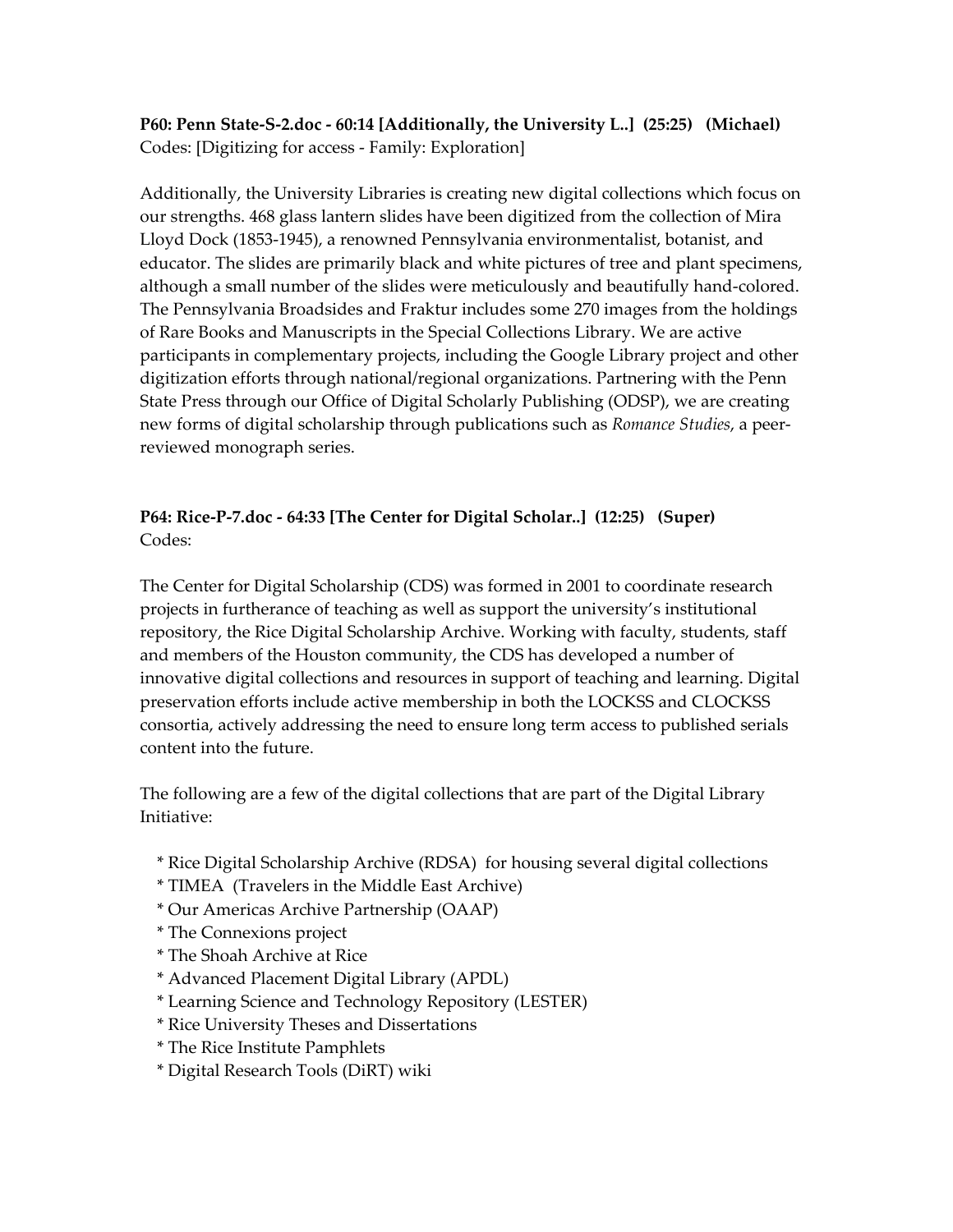#### **Hyper‐Linked quotation**

The Digital Media Center (DMC) is a library research facility, established in 1995 and located in neighboring Herring Hall. The DMC offers a lab to support capture, creation and conversion of video, audio, digital images and other complex media. By offering equipment for circulation and in‐house use as well as a robust training and support program, the DMC helps Rice faculty and students use a broad range of new multimedia tools in their research, study, and teaching. The DMC is now a part of the Center for Digital Scholarship (CDS).

#### **P66: Rutgers‐S‐2.doc ‐ 66:44 [Over the next five years the L..] (27:28) (Super)** Codes:

Over the next five years the Libraries seek to create a new information technology infrastructure that supports the breadth of information content it provides to the university community; links efficiently to university systems; and coordinates with state, regional, and national collections.

We will focus on support for digital scholarship in the disciplines (e-science, digital humanities, etc,) and on enhancing undergraduate learning through greater integration into the curriculum.

#### **P74: Tennessee‐S‐6.doc ‐ 74:3 [The library administration imp..] (9:9) (Michael)** Codes: [Organizational structure & reeorganizations ‐ Family: Exploration]

The library administration implemented in 2007‐2008 a transformational reorganization to realign library spaces, programs, and services to meet rapidly changing needs of  $21<sup>st</sup>$ century students and faculty within the new scholarly, pedagogical, and cultural higher education environment. A key part of the reorganization was a comprehensive redistribution of the library budget from all funding sources to enable forward movement in new areas supporting digital scholarship and technology‐supported teaching and learning. The reorganization included changes in administrative structure, new departments, merged departments, and a greater emphasis on digitization and improved technological infrastructure.

## **P78: Utah‐S‐8.doc ‐ 78:13 [The most widely used building ..] (19:19) (Michael)** Codes: [Building projects ‐ Family: Exploration]

The most widely used building on campus, the main Library encompasses 514,000 square feet. It is currently in the final stage of a four year, \$80 million renovation project